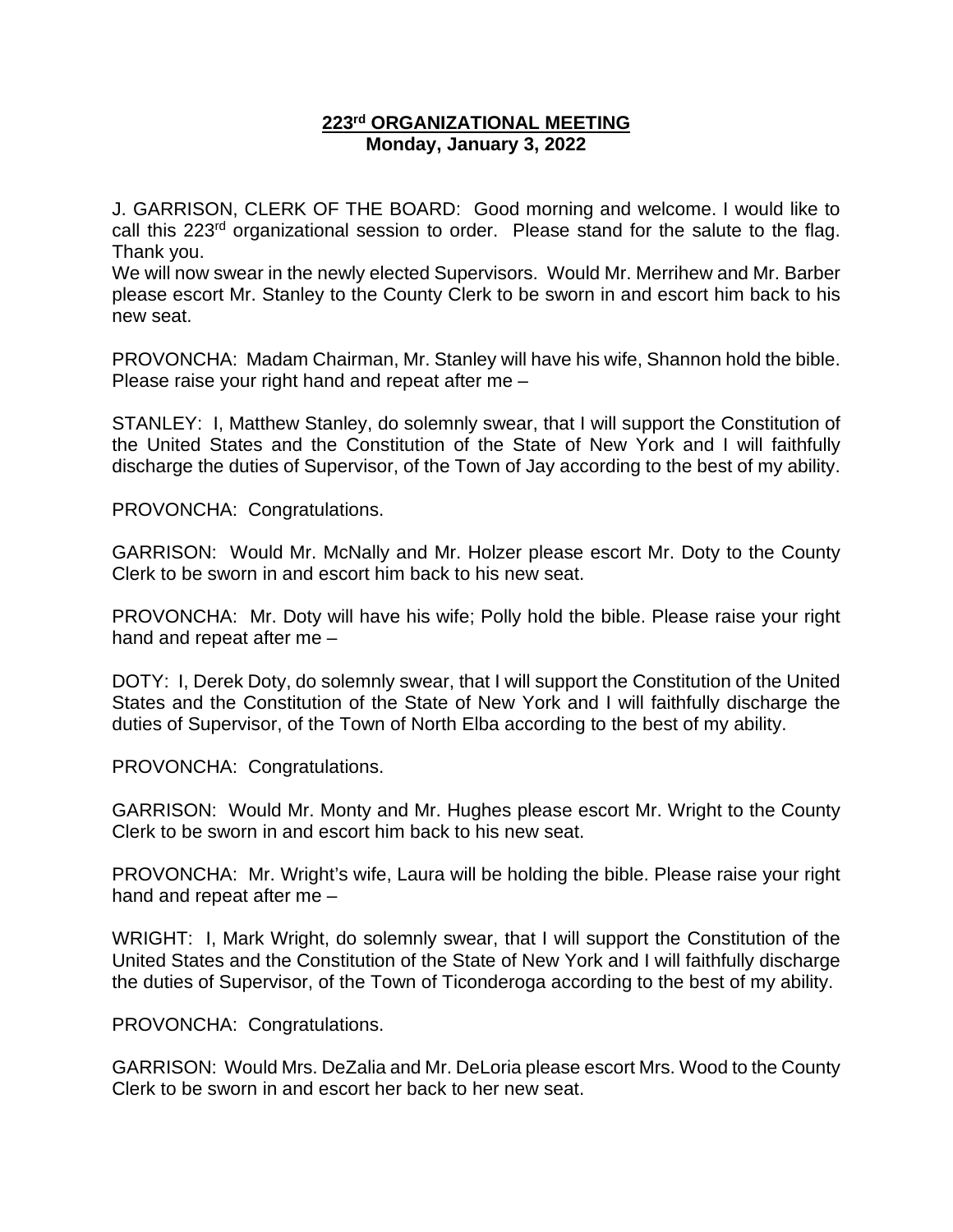PROVONCHA: Please raise your right hand and repeat after me –

WOOD: I, Margaret Wood, do solemnly swear, that I will support the Constitution of the United States and the Constitution of the State of New York and I will faithfully discharge the duties of Supervisor, of the Town of Schroon according to the best of my ability.

PROVONCHA: Congratulations.

GARRISON: Thank you Joe. I will now call the roll for the 2022 Board of Supervisors.

| <b>PRESENT:</b> | <b>Clayton Barber</b>            | - Town of Chesterfield         |
|-----------------|----------------------------------|--------------------------------|
|                 | <b>Charles Harrington</b>        | - Town of Crown Point          |
|                 | <b>Noel Merrihew</b>             | - Town of Elizabethtown        |
|                 | Kenneth Hughes                   | - Town of Essex                |
|                 | <b>Matthew Stanley</b>           | - Town of Jay                  |
|                 | Joe Pete Wilson                  | - Town of Keene - excused      |
|                 | James Monty                      | - Town of Lewis                |
|                 | Stephen McNally                  | - Town of Minerva              |
|                 | Thomas Scozzafava-Town of Moriah |                                |
|                 | Robin DeLoria                    | - Town of Newcomb              |
|                 | Derek Doty                       | - Town of North Elba           |
|                 | Stephanie DeZalia                | - Town of North Hudson         |
|                 | Margaret Wood                    | - Town of Schroon              |
|                 | Davina Winemiller                | - Town of St. Armand - excused |
|                 | Mark Wright                      | - Town of Ticonderoga          |
|                 | Michael Tyler                    | - Town of Westport             |
|                 | <b>Shaun Gillilland</b>          | - Town of Willsboro            |
|                 | Roy Holzer                       | - Town of Wilmington           |

Department Heads in attendance: Brandon Boutelle, Laura Carson, James Dougan, Judith Garrison, Krissy Leerkes, Michael Mascarenas, Daniel Palmer, Joseph Provoncha, David Reynolds, Heather Sheehan, Kristy Sprague and Max Thwaits. Dan Manning was previously excused.

Also in attendance: Laurie DeZalia, Chelsea Merrihew, Dina Garvey, Daniel Tedford, Shannon Stanley, Polly Doty, Laura Wright, Linda Gillilland, Ana Alvarez and Cedric Weiss.

News Media: Tim Rowland - Sun Community News.

GARRISON: Thank you. I will now call the nominations for the 2022 temporary Chairman of the Board.

HARRINGTON: Madam Clerk, I would like to move the name of Thomas Scozzafava, from the Town of Moriah as temporary Chairman for 2022.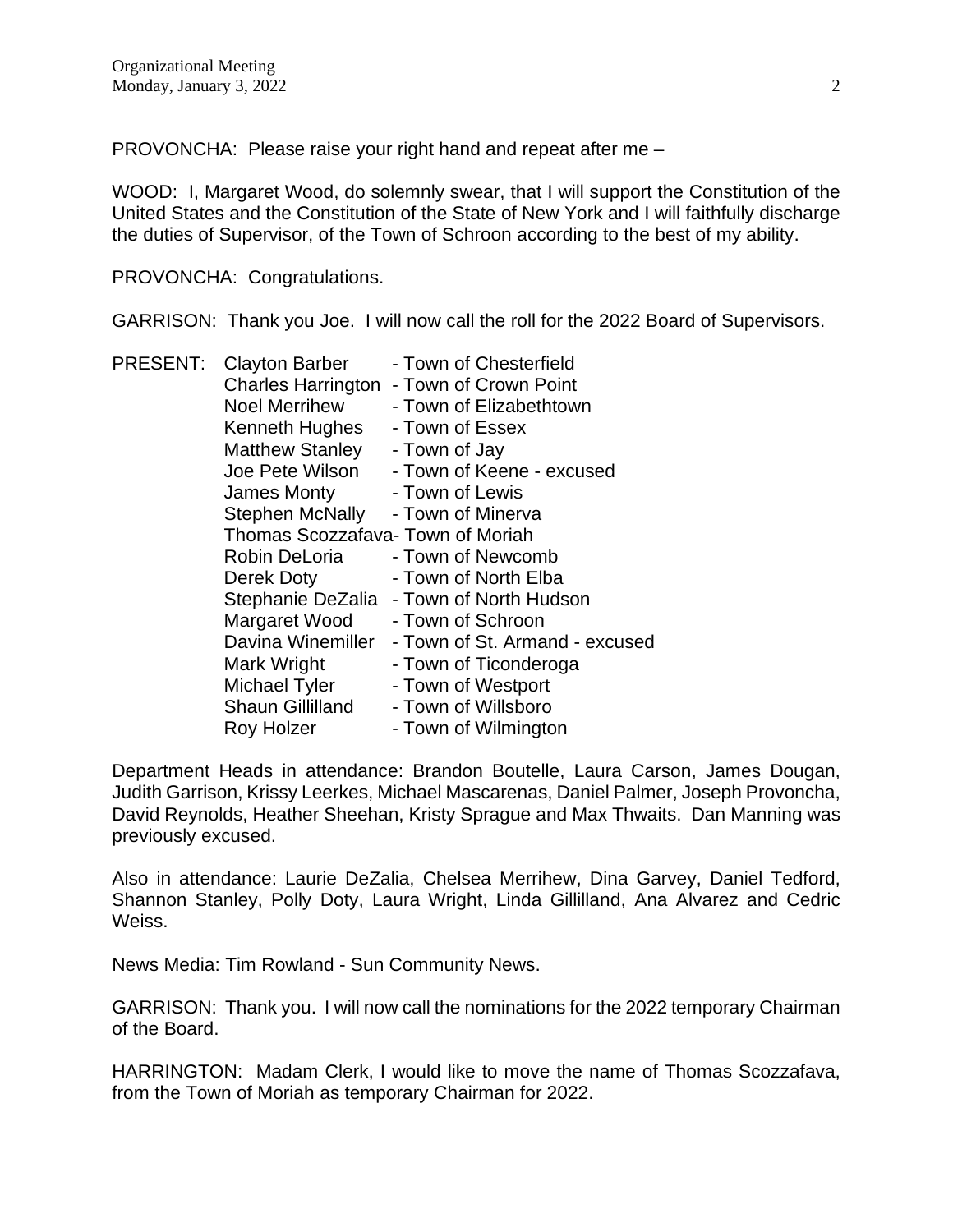McNALLY: I will second that.

GARRISON: Thank you. Mr. Harrington moves the name of Mr. Scozzafava, seconded by Mr. McNally. Are there other nominations?

HUGHES: I move that the nominations be closed and the Clerk cast one ballot for Mr. Scozzafava as Temporary Chairman.

DELORIA: I will second that.

GARRISON: Thank you. All those in favor, opposed – carried. Would Mr. Harrington and Mr. McNally please escort Mr. Scozzafava to the County Clerk to be sworn in and then to the dais.

PROVONCHA: Please raise your right hand and repeat after me –

SCOZZAFAVA: I, Thomas Scozzafava, do solemnly swear, that I will support the Constitution of the United States and the Constitution of the State of New York and I will faithfully discharge the duties of Temporary Chairman for the Essex County Board Supervisors according to the best of my ability.

Good morning. This is my  $32<sup>nd</sup>$  or  $33<sup>rd</sup>$  year on the Board of Supervisors and the same time frame I have been temporary Chair for whatever reason, I never became permanent Chair but anyway. I do want to say, the past couple of years and I'm sure the next two years at the Board of Supervisors, it's too bad that the State of New York and the Federal Government couldn't take a lesson from this Board of Supervisors because we are nonpartisan and we do what we feel is in the best interest of our constituents not based on their party. The first order of business is to adopt the rules and regulations that will govern this board for 2022.

**RESOLUTION # 1 - ADOPTING THE RULES AND REGULATIONS OF THE PROCEEDINGS OF THE ESSEX COUNTY BOARD OF SUPERVISORS.** 

**This resolution was moved by Mr. Monty, seconded by Mr. Holzer and adopted upon a roll-call vote as follows:** 

**AYES: 2705 votes NOES: 0 votes ABSENT: 216 votes (Wilson, Winemiller)**

SCOZZAFAVA: We will now call for the nominations for the 2022 Chair.

MERRIHEW: Thank you Mr. Chairman. It is my privilege today to move the familiar name of Shaun Gillilland as our Chairman for 2022. Over the last two years we have experienced an unprecedented development of the changing health, economic and social issues all requiring direct evaluation formulating specific strategies and ambition inseminating information that has not stopped and through it all Shaun has weathered the storm and set steady sail in the best possible direction in turn, by his coordinating efforts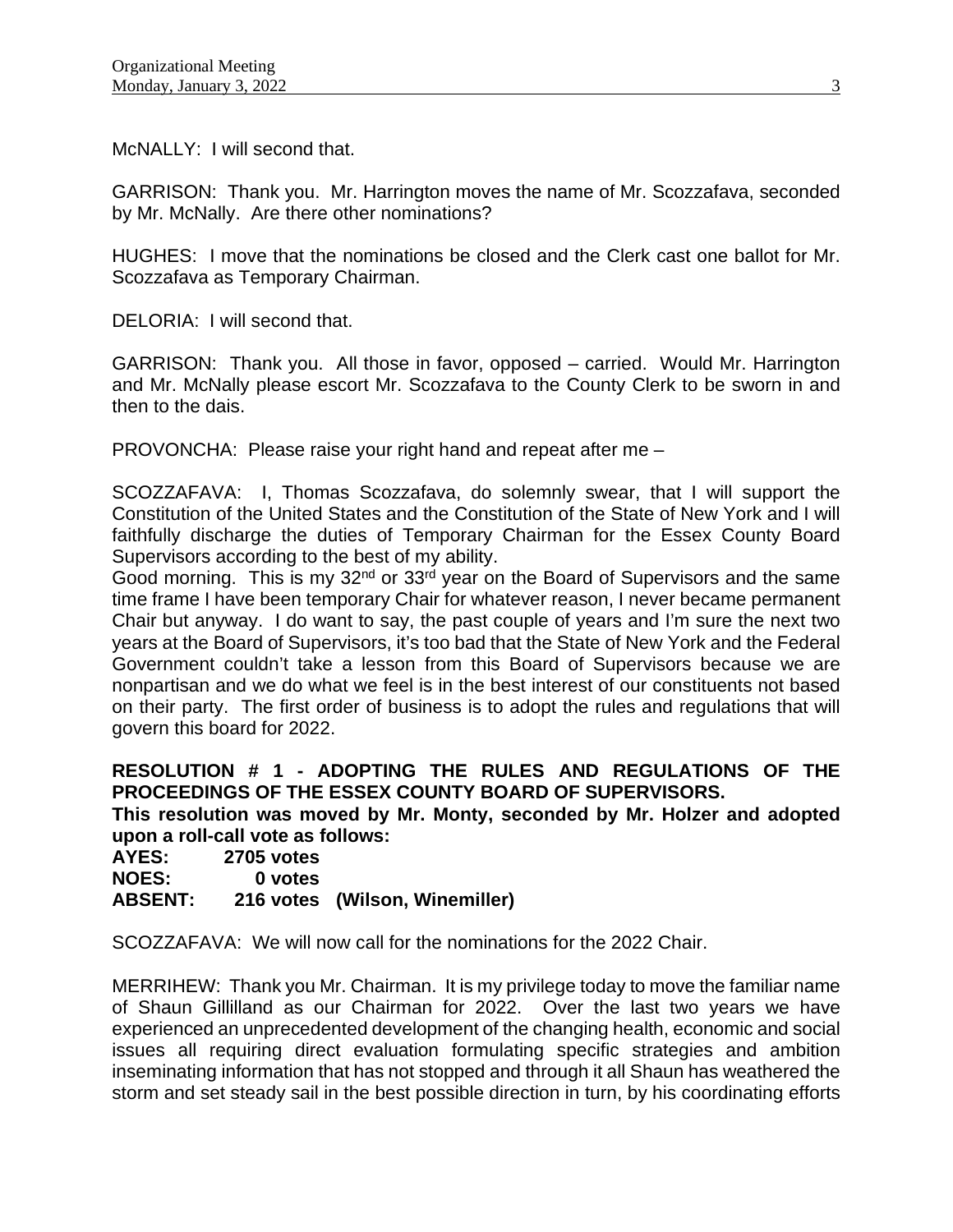with all effective parties. God Bless his resiliency and commitment. I have served in these chambers for 20 years and under many different Chairmen and many different emergencies and situations and I can assure you that we have never experienced such a non-stop every changing saga that demands daily address on daily issues. Through it all Shaun remains professional, informed, accessible and respectful; great leadership qualities. His relationship with our county administration provides a timely efficient interest to our changing issues. Shaun established relationships with our State and Federal representatives assures us direct communication on these important matters and issues. At this time, I would like to personally thank Shaun's wife, Linda and his family for allowing such a continued commitment to the people of Essex County and last but not least, thank you Shaun for offering your continued leadership through these trying times, your commitment to duty is admirable and I am proud to read your name as a consideration for Chairman. Thank you.

HUGHES: I will second that.

SCOZZAFAVA: Mr. Hughes seconds.

MERRIHEW: I will move proudly, Mr. Gillilland's names in nomination.

SCOZZAFAVA: Are there other nominations?

DEZALIA: I move that the nominations be closed and the Clerk cast one ballot for Mr. Gillilland as the 2022 Chair of the Board.

McNALLY: I will second that.

SCOZZAFAVA: Second by Mr. McNally. Discussion? All in favor, opposed – carried. Would Mr. Merrihew and Mr. Hughes escort Mr. Gillilland to the front of the room where he can take his oath of office and then escort him to the dais.

PROVONCHA: Mr. Chairman holding the bible for Mr. Gillilland are two exchange students.

GILLILLAND: Ana Alvarez Galindo from Spain. Cedric Weiss from Germany.

PROVONCHA: Please raise your right hand and repeat after me –

GILLILLAND: I, Shaun Gillilland, do solemnly swear, that I will support the Constitution of the United States and the Constitution of the State of New York and I will faithfully discharge the duties of Chairman of the Essex County Board Supervisors according to the best of my ability.

Thank you. Thank you for the kind words Mr. Merrihew. We will now call nominations for the 2022 Vice-Chairman of the Essex County Board of Supervisors.

HOLZER: Mr. Chairman, I am honored to move the name of Mr. Monty in the nomination for the 2022 Vice-Chairmanship.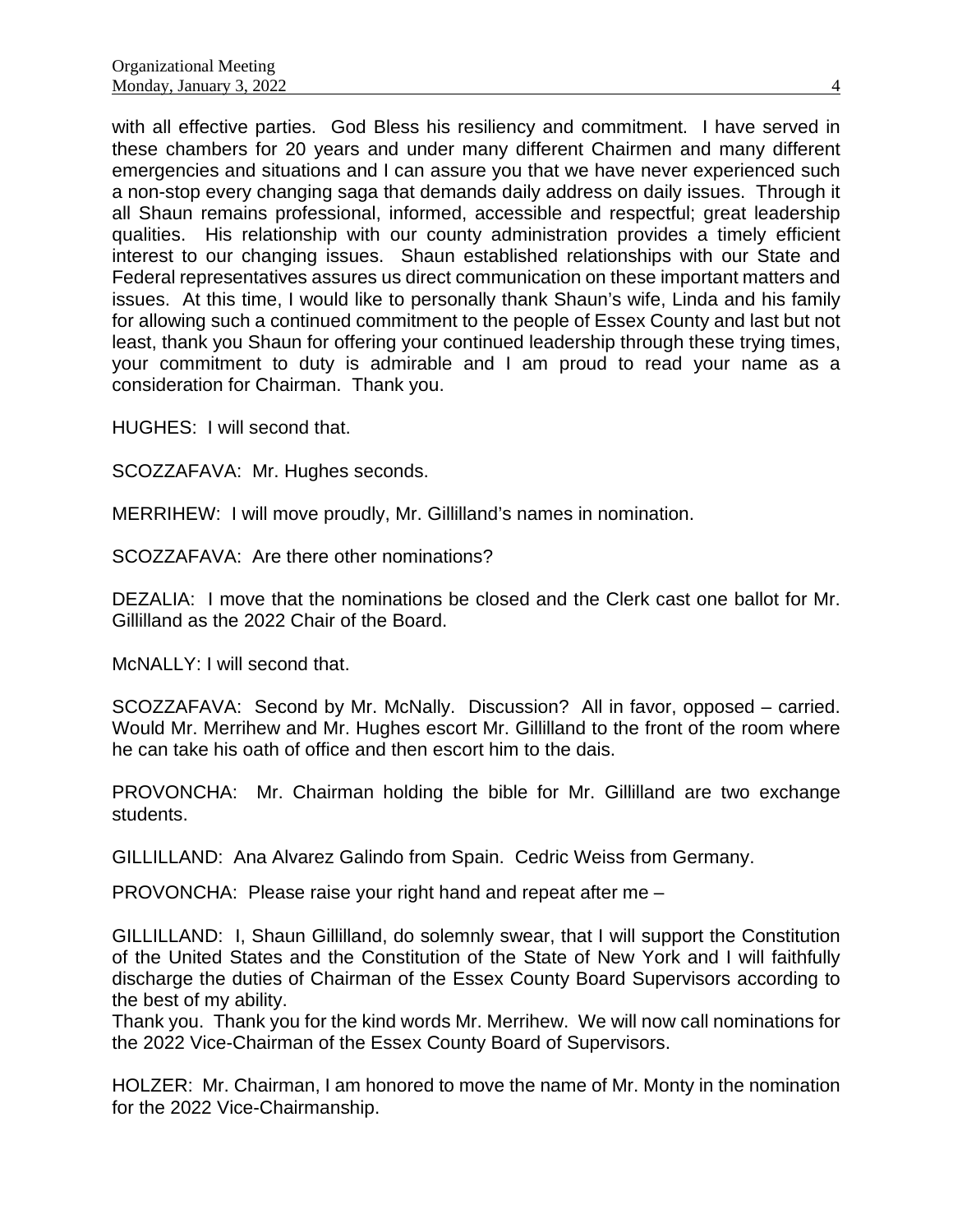TYLER: I will second that.

GILLILLAND: Are there any other nominations?

BARBER: Mr. Chairman, I move that the nominations be closed for the 2022 Vice-Chairman of the Board.

DELORIA: I will second that motion Mr. Chair.

GILLILLAND: All in favor, opposed – carried. Would Mr. Tyler and Mr. Holzer please escort Mr. Monty to the County Clerk to be sworn in.

PROVONCHA: Please raise your right hand and repeat after me –

MONTY: I, James Monty, do solemnly swear, that I will support the Constitution of the United States and the Constitution of the State of New York and I will faithfully discharge the duties of Vice-Chairman for the Essex County Board Supervisors according to the best of my ability.

I would just like to take a few minutes of your time to thank first the voters of the Town of Lewis who chose faith in me to re-elect me again this year as well as my colleagues on the Board of Supervisors. It's been an honor and pleasure to work here with you and I echo Tom's statements that this is the most non-partisan Governmental agency I've seen. We all are here for the right reasons, the people of Essex County. I would also like to add that it's been my honor and pleasure to work with Shaun these past three years I believe it is, that given what we've been going through the last couple of years I can see no better man or woman to have led us through this pandemic and everything that goes with it than Shaun. He is informed. He is knowledgeable. I can understand how he commanded a fleet in the Navy and worked in the Pentagon. The man is amazing. I have such respect for him. We don't always necessarily agree on things but I think that's what makes it work so thank you again and I look forward to serving with the Board of Supervisors. Thank you.

GILLILLAND: Thank you Jim. Thank you for those kind words. It's very much a pleasure and an honor for me to serve the people of Essex County and serve with you, my colleagues on the Board of Supervisors. I also want to thank my family for putting up with this thing I do. It takes a lot of time and effort and patience of my family; Sunday calls, 6 o'clock in the morning calls and I am indebted to them and they are the reason I am here. I want to welcome our new colleagues on the board. This will now be a new board than it has been in the past and looking forward to moving forward and looking with new ideas in ways of looking at things and you were elected for a reason, that's to represent your people and represent them in the format of Governing a county.

I have been honored to work with this the workforce and the leadership of the Essex County Government the last few years. I have learned and observed. Our people that work for the County Government are the most valuable precious asset that we have to provide the services that we, as elected officials have been charged to provide. As I said,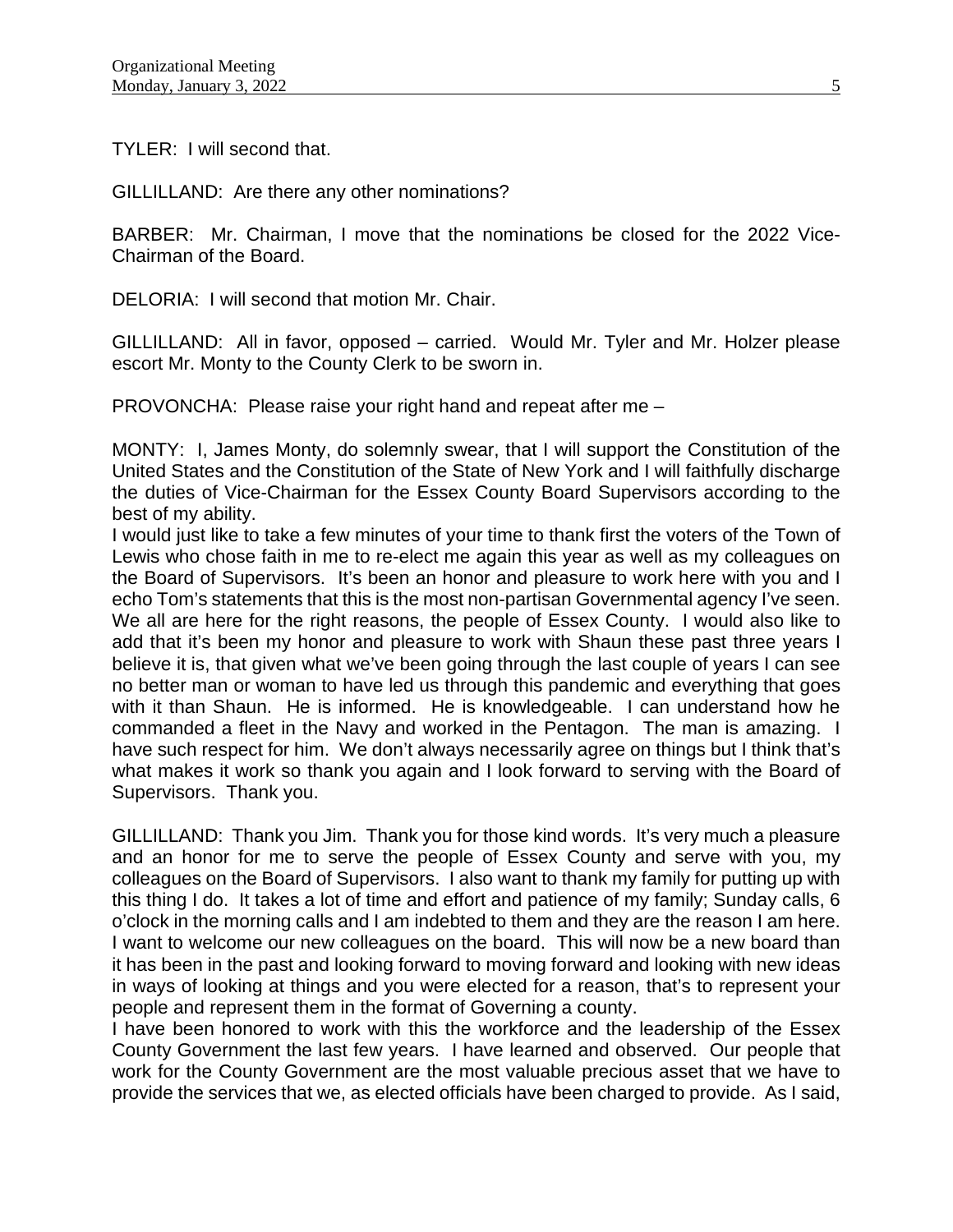in my time in the military and stuff you know, it's mission and people but it's hard to rank them just one and two because you can't do one without the other so they have to be kept in everybody's mind as they are doing the mission and they will do the mission as long as the people are taken care of and I hope we, as a board have been doing that.

We are a very unique county. We're the second largest geographic county in the State. We are the county that has a unique economy in that tourism is our number one unlike any others. We are one of the smallest population counties and we have very unique problems which always requires that we have to find our way. There is no county next door, no county at the other end of the State that is close to what we are. We always look at it we're different and therefore we have to lead and I think Essex County has developed a reputation as leading and I can say many things about the things that have gone on and done in the last few years that show that we lead and people look to us as often pioneers in new situations and new requirements and because we're unique and because that is kind of the mantra of the way we look at things we have essentially not succumbed to the pressure of this pandemic. We have successfully protected our workforce and continue to provide the mission in spite of labor and economic difficulties. I think we've come out at this end or this portion of the pandemic financially stronger than when we went in because of good, fiscal oversight and control and concern by this board and in particularly by our County Manager, Dan Palmer.

There's an old Navy saying, that says you cannot steer by your wake. It means, don't go into unchartered waters ahead based upon how you successfully sailed through them before but you can take lessons from the success of your wake in navigating forward and I just would like to point out a couple of those that I think our valuable lessons that we need to use as philosophies moving forward through this next year and going forward. The first one, Governments – I think we as this was mentioned before, I would almost describe that this board is almost a beacon of our American political experiment. We have respect. We have collegiality. We have dignity toward each other and we get decisions made and move forward all while each of us remains loyal to our core beliefs and core philosophies. Sometimes I wonder how we do it, it takes patience. Sometimes it takes biting of the tongue but compared to other bodies that surround us we are in a much, much better and successful place. I think that's a lesson that we need to take forward and I would also just put that in the thinking caps of our new colleagues. You won't find partisan bickering with this board.

The second thing is a beacon for going forward is we have and I think we should as a philosophy looking forward, we need to determine that we are going to boot strap ourselves. Our colleagues at the State will often just quietly curtail our sources of revenue and often they will just ex-appropriate like hiding them in the night. We cannot become so dependent on the State for our own economic well-being going forward. We have to determine our own course and we have to be willing to do it on our own if necessary. I will give you an example, we have been working for years in North Hudson on developing that area and with nothing going on and nothing going on now we've had change of Government in Albany, we've had pandemics and things but the only way for us to move forward is to move forward and not wait for the State and we are doing that and with support of this board. Sometimes we are going to have to go it alone but this often, because of our unique place and our unique aspects we do know how to go it alone. When we lead, the State will follow.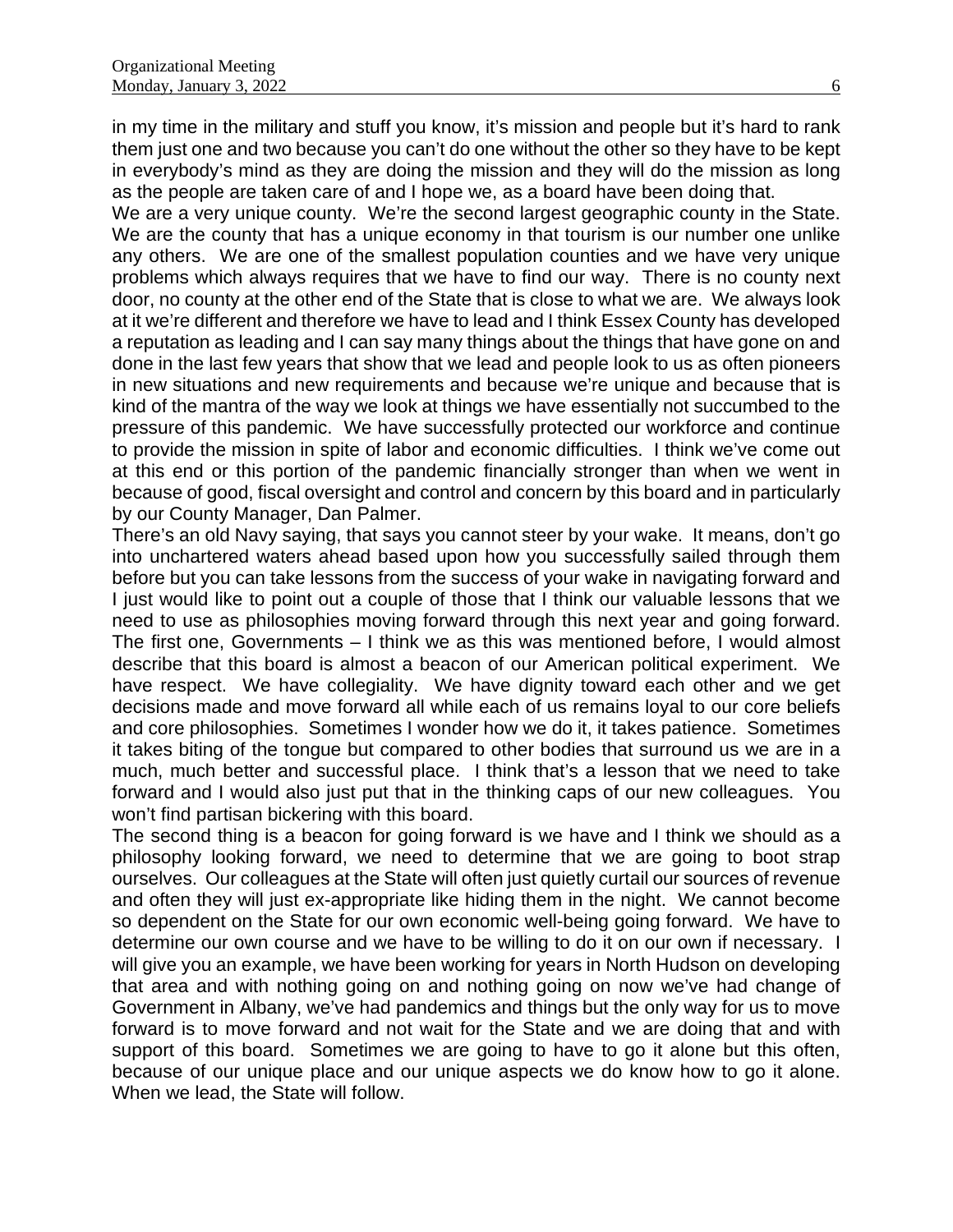This pandemic is rough; it is getting rougher. I was just on the ride in this morning talking to a former colleague who talked about four and five hour waits in the parking lot of ECH over here just to see the emergency room. We have lost a former colleague to this disease and it's getting more and more personal. Things are going to be changing I think quickly. The biology of it is maybe it will peter out, maybe it will become endemic, maybe it will become such a light infection that people will survive it and it will become part of our daily living but so far, antidotally I'm not seeing that so we have a lot of work to do moving forward as Government and providing services to the people even with the load of handling this pandemic.

Over the last few years, two years we've had to forgo a lot of our traditions and a lot of our ceremonies. We've lost neighbors and friends and everybody's lives have been upended. I do believe that sometime during the end of this year we need to get back to remembering those sacrifices as well as the sacrifices of people who has provided services to the people over the last few years be it Veterans or others, members of law enforcement, public safety. In talking to Mr. Provoncha, we will be looking at a large remembrance ceremony in the fall.

With that, I would say there is no better body prepared to move forward successfully in this State then this body and I thank you from the bottom of my heart for your confidence. Thank you very much.

We will move forward into resolutions.

#### **RESOLUTION # 2 – APPOINTING THE CLERK OF THE BOARD OF SUPERVISORS AND THE ADMINISTRATOR OF THE ESSEX COUNTY SELF-INSURANCE PLAN. This resolution was moved by Mr. Merrihew, seconded by Mr. Holzer and adopted upon a roll-call vote as follows:**

**AYES: 2705 votes NOES: 0 votes**

# **ABSENT: 216 votes (Wilson, Winemiller)**

GILLILLAND: We will now swear in the Clerk of the Board.

PROVONCHA: Please raise your right hand and repeat after me –

GARRISON: I, Judith Garrison, do solemnly swear, that I will support the Constitution of the United States and the Constitution of the State of New York and I will faithfully discharge the duties of Clerk of the Essex County Board Supervisors according to the best of my ability.

Mr. Chairman I would like announce Dina Garvey as my Deputy Clerk.

PROVONCHA: Please raise your right hand and repeat after me –

GARVEY: I, Dina Garvey, do solemnly swear, that I will support the Constitution of the United States and the Constitution of the State of New York and I will faithfully discharge the duties of Deputy Clerk of the Essex County Board Supervisors according to the best of my ability.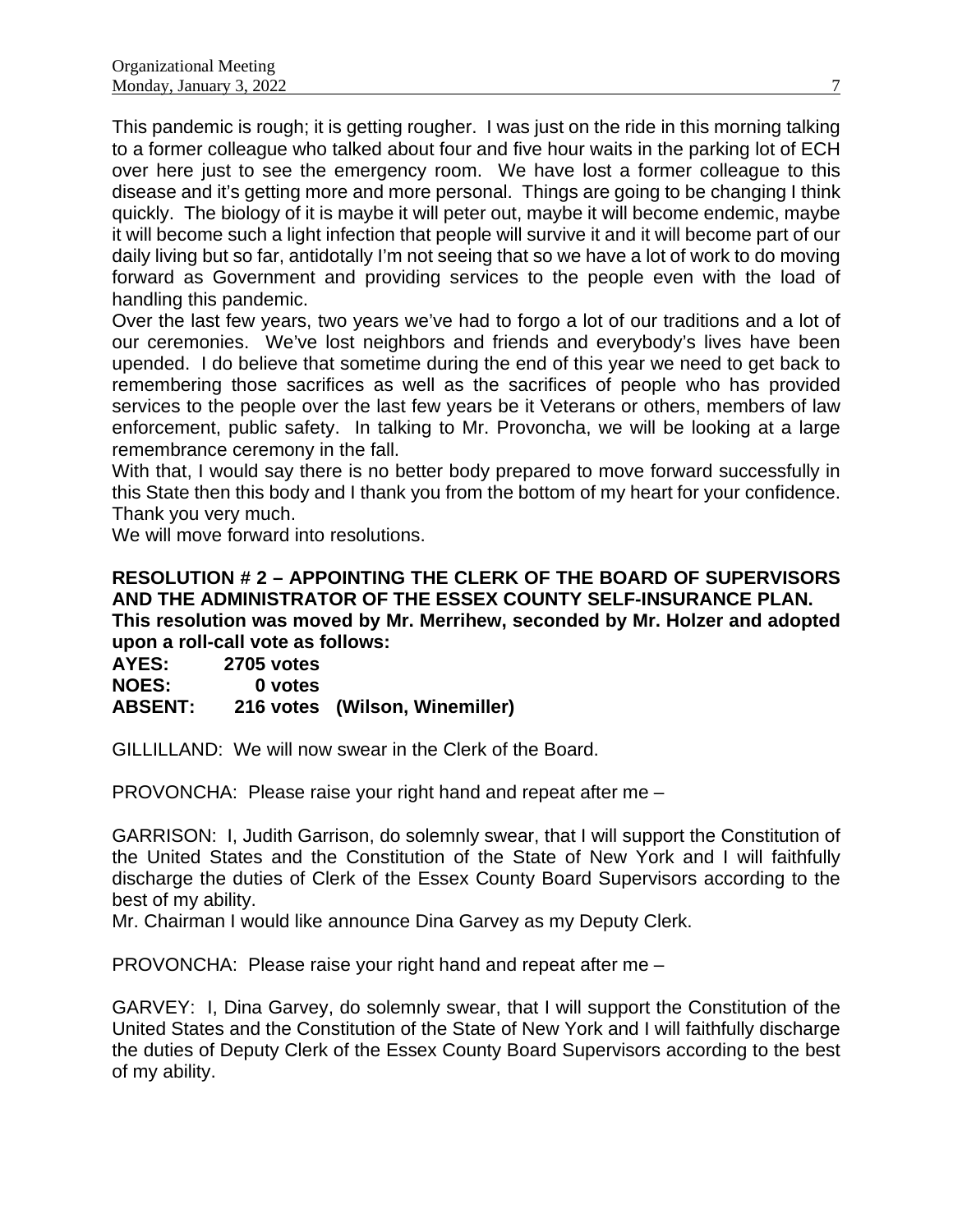**RESOLUTION #3 – AUTHORIZING COMPENSATION FOR THE SUPERVISORS OF ESSEX COUNTY.**

**This resolution was moved by Mr. McNally, seconded by Mr. Barber and adopted upon a roll-call vote as follows:** 

**AYES: 2705 votes**

**NOES: 0 votes**

**ABSENT: 216 votes (Wilson, Winemiller)**

**RESOLUTION #4 – DESIGNATING THE OFFICIAL NEWSPAPERS FOR 2022. This resolution was moved by Mr. DeLoria, seconded by Mr. Stanley and adopted.**

**RESOLUTION #5 – ORDERING THE CONFINEMENT OF DOGS TO PROTECT THE DEER HERD.**

**This resolution was moved by Mr. Merrihew, seconded by Mr. Monty and adopted.**

**RESOLUTION #6 – ADOPTING AN INVESTMENT POLICY AND DESIGNATING DEPOSITORIES FOR COUNTY FUNDS.**

**This resolution was moved by Mr. Scozzafava, seconded by Mr. Hughes and adopted upon a roll-call vote as follows:** 

**AYES: 2705 votes NOES: 0 votes**

**ABSENT: 216 votes (Wilson, Winemiller)**

**RESOLUTION #7 – PURSUANT TO REAL PROPERTY TAX LAW §554 AND §556 DELEGATING TO THE ESSEX COUNTY AUDITOR THE AUTHORITY TO APPROVE CORRECTIONS TO THE TAX ROLLS OF NOT MORE THAN \$2,500.00, AND THE PAYMENT OF REFUNDS DUE AS A RESULT OF SUCH CORRECTIONS.**

**This resolution was moved by Mr. Scozzafava, seconded by Mrs. DeZalia and adopted upon a roll-call vote as follows:** 

**AYES: 2705 votes** 0 votes

**ABSENT: 216 votes (Wilson, Winemiller)**

GILLILLAND: Discussion?

HUGHES: Is the \$2500.00, the amount that the law states or is that a local decision on our part?

PALMER: That's local, that's a local decision.

HUGHES: Thank you.

GILLILLAND: Further discussion? Being none, roll call please.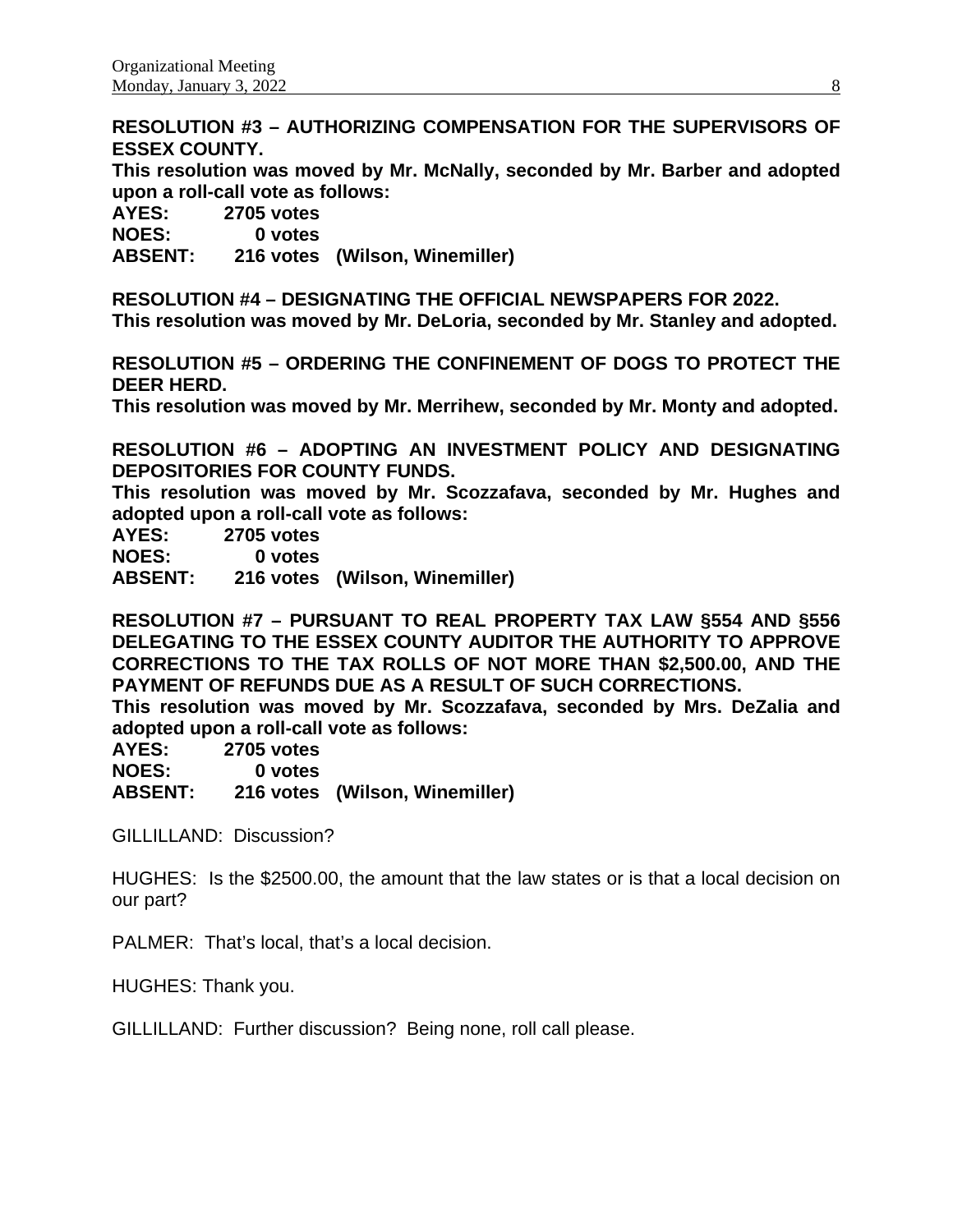**RESOLUTION #8 – ANNUAL REVIEW OF THE ESSEX COUNTY PURCHASING POLICY AND ALL PROCEDURES RELATED THERETO AND AUTHORIZATION OF THE CONTINUED USE THEREOF.**

**This resolution was moved by Mrs. DeZalia, seconded by Mr. Scozzafava and adopted.**

**RESOLUTION #9 – ANNUAL REVIEW OF THE ESSEX COUNTY PERSONNEL POLICY AND ALL PROCEDURES RELATED THERETO AND AUTHORIZATION OF THE CONTINUED USE THEREOF.**

**This resolution was moved by Mrs. DeZalia, seconded by Mr. Merrihew, and adopted with Mr. Monty being opposed.**

GILLILLAND: Discussion?

MONTY: I just, I have an issue with this because our Personnel Policy is 17 years old now. I think it's time we really review it and make it right.

GILLILLAND: We have an action officer on it who is departing so we will, you and I will be taking a close look at that. Further discussion? Being none, all in favor – opposed –

MONTY: I am opposed.

GILLILLAND: Mr. Monty is opposed.

#### **RESOLUTION #10 – APPOINTING A COUNTY ATTORNEY.**

**This resolution was moved by Mr. Monty, seconded by Mr. Stanley and adopted upon a roll-call vote as follows:** 

**AYES: 2705 votes NOES: 0 votes**

**ABSENT: 216 votes (Wilson, Winemiller)**

**RESOLUTION #11 – APPOINTING A COUNTY AUDITOR.**

**This resolution was moved by Mr. Monty, seconded by Mr. Hughes and adopted upon a roll-call vote as follows:** 

**AYES: 2705 votes**

**NOES: 0 votes**

**ABSENT: 216 votes (Wilson, Winemiller)**

GILLILLAND: We will be swearing in the Auditors.

PROVONCHA: Please raise your right hand and repeat after me –

CARSON: I, Laura Carson, do solemnly swear, that I will support the Constitution of the United States and the Constitution of the State of New York and I will faithfully discharge the duties of County Auditor according to the best of my ability. I would like to appoint Laurie DeZalia as my Deputy Auditor.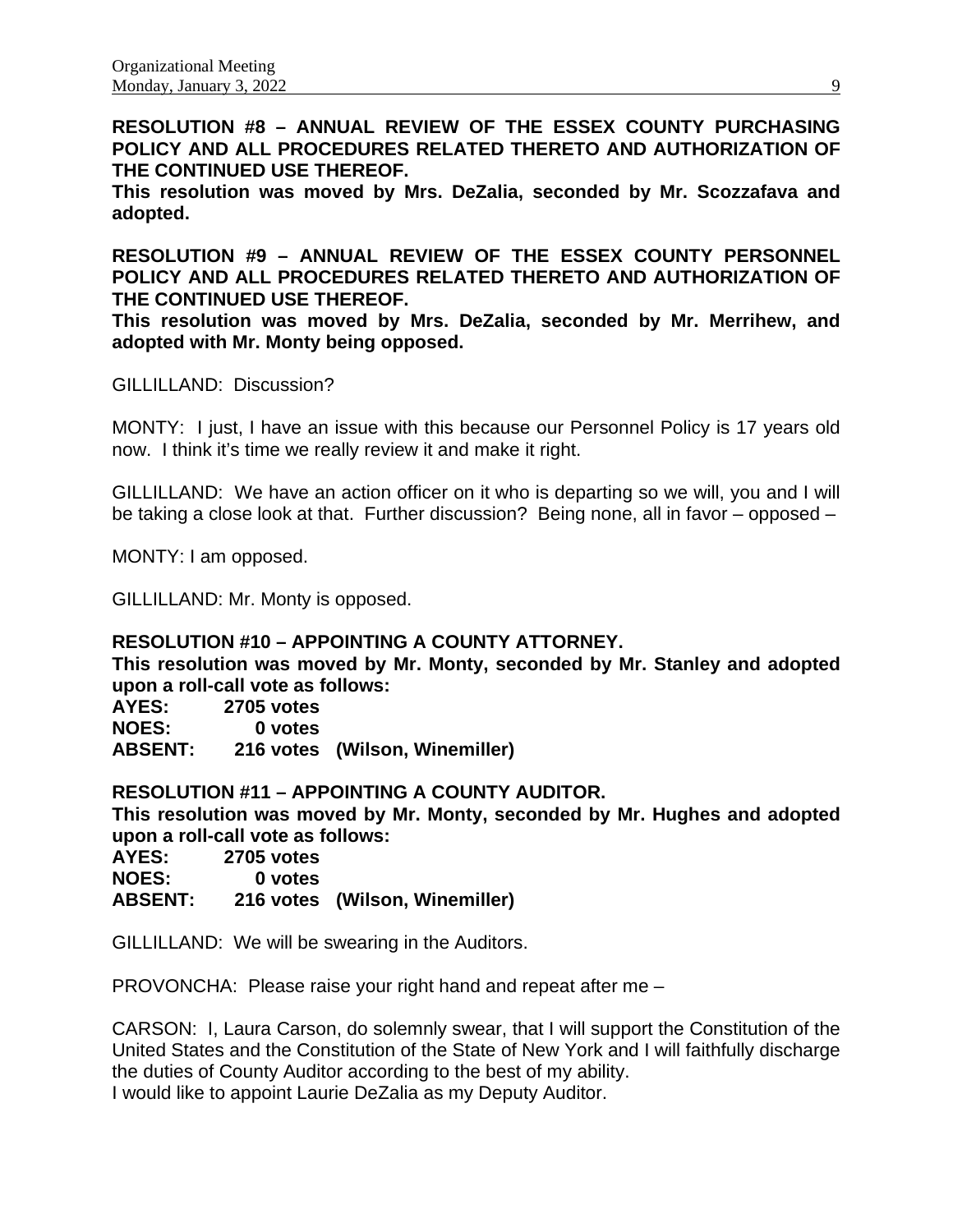GILLILLAND: Absolutely.

PROVONCHA: Please raise your right hand and repeat after me –

L. DEZALIA: I, Laurie DeZalia, do solemnly swear, that I will support the Constitution of the United States and the Constitution of the State of New York and I will faithfully discharge the duties of Deputy County Auditor according to the best of my ability.

# **RESOLUTION #12 – APPOINTING A PURCHASING AGENT.**

**This resolution was moved by Mr. Scozzafava, seconded by Mr. Barber and adopted upon a roll-call vote as follows:** 

**AYES: 2705 votes NOES: 0 votes ABSENT: 216 votes (Wilson, Winemiller)**

GILLILLAND: We will swear in Linda Wolf.

PROVONCHA: Please raise your right hand and repeat after me –

WOLF: I, Linda Wolf, do solemnly swear, that I will support the Constitution of the United States and the Constitution of the State of New York and I will faithfully discharge the duties of County Purchasing Agent according to the best of my ability.

# **RESOLUTION #13 – APPOINTING AN ESSEX COUNTY PUBLIC DEFENDER. This resolution was moved by Mr. DeLoria, seconded by Mr. Wright and adopted**

**upon a roll-call vote as follows: AYES: 2705 votes NOES: 0 votes ABSENT: 216 votes (Wilson, Winemiller)**

GILLILLAND: Swearing in of the Public Defender.

PROVONCHA: Please raise your right hand and repeat after me –

BOUTELLE: I, Brandon Boutelle, do solemnly swear, that I will support the Constitution of the United States and the Constitution of the State of New York and I will faithfully discharge the duties of Essex County Public Defender according to the best of my ability.

# **RESOLUTION #14 – ADOPTING LOCAL LAW NO. 1 OF 2022.**

**This resolution was moved by Mr. Barber, seconded by Mrs. DeZalia and adopted upon a roll-call vote as follows:** 

| AYES:          | <b>2705 votes</b> |                                |
|----------------|-------------------|--------------------------------|
| <b>NOES:</b>   | 0 votes           |                                |
| <b>ABSENT:</b> |                   | 216 votes (Wilson, Winemiller) |